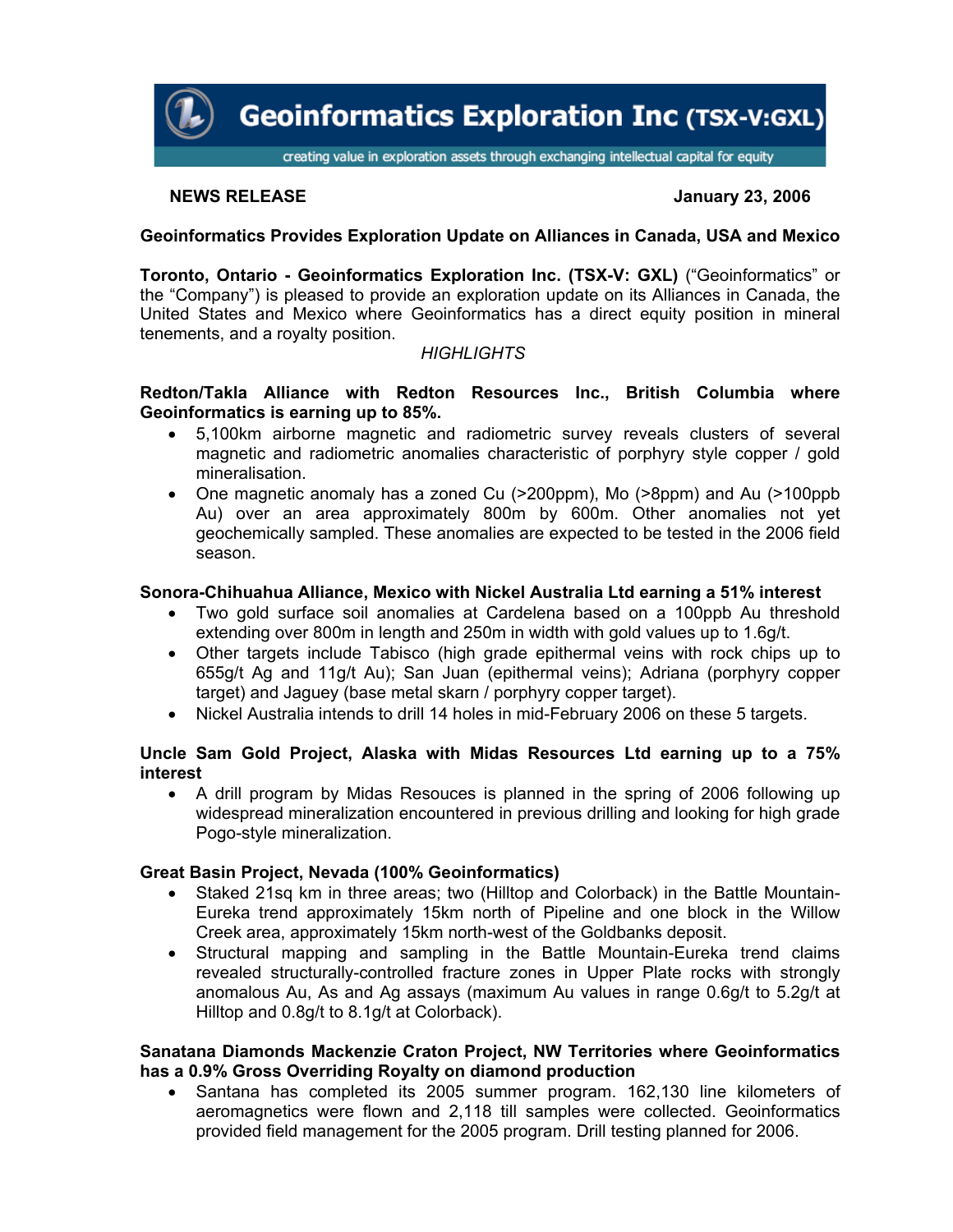### **Redton / Takla Project**

The Redton project is located between the Kemess and Mt Milligan porphyry copper gold deposits within the Quesnel Trough in Northern British Columbia. The project is a joint venture between Redton and Geoinformatics whereby Geoinformatics can earn up to a 85% interest in the project by spending C\$4.75M over 4 years (refer to Geoinformatics' press release dated  $9<sup>th</sup>$  June, 2005 for more details on the agreement).

In late 2005, Geoinformatics completed a 5,100 line km detailed aeromagnetic and radiometrics survey. The survey was flown at 250m line spacing with the aim of identifying magnetic intrusions with low-magnetic halos and coincident potassic alteration (from radiometrics). In conjunction with this survey a comprehensive open file data compilation exercise was completed over the property.

Interpretations are currently underway and preliminary assessment of the data has identified several porphyry copper targets that are currently untested by drilling, a number of which have strong geochemical anomalism in conjunction with radiometric, magnetic and/or ASTER remote sensing anomalies.

One geophysical feature in particular, identified in the 2005 magnetic and radiometric survey, is interpreted to be a magnetic granodiorite porphyry intrusion and is coincident with a soil anomaly reported by previous claim holder Placer Dome Inc. in 1992 (British Columbia Geological Survey ARIS Report 22145 Placer Dome Inc.). The anomaly is crescent shaped and is approximately 800m x 600m with > 200ppm Cu, > 8ppm Mo and > 100ppb Au.

A second geophysical anomaly is coincident with a Jurassic age granodiorite. This area is also coincident with a soil geochemical anomaly reported by Imperial Resources in 1985 (British Columbia Geological Survey ARIS Report 14103 – Imperial Resources) approximately 2,000m long by 150m to 400m wide with samples averaging > 250ppm Cu, >100ppb Au and > 5ppm Mo.

All of the targets identified will be assessed on the ground with further mapping and sampling during the 2006 summer field season. GXL expects a number of targets will be then drill tested in 2006 following field validation.

### **Sonora-Chihuahua Alliance - Nickel Australia Ltd**

Sonora-Chihuahua Alliance with Nickel Australia whereby Nickel Australia is earning a 51% interest through expenditure of US\$4M in 14 properties held by Minera Geoinformatica, SA de CV, a wholly-owned subsidiary of Geoinformatics. During 2005, the field programs consisted of consolidating the claim position, geological mapping and soil and rock geochemistry sampling. The results of this work have been positive (refer Press Release dated 18<sup>th</sup> January, 2006; [www.nickelaustralia.com.au\)](http://www.nickelaustralia.com.au/) and Nickel Australia intends to drill 14 holes totalling 3,100 metres of reverse circulation drilling commencing in mid February 2006.

All properties are located within 200km of Hermosillo, Sonora, Mexico.

Drilling will commence initially at the Tabisco property. The project consists of a large lithcocap type alteration system with an extensive vein array over a strike length of 1,000m. Encouraging rock-chip samples include 4.8g/t Au and 69g/t Ag; 11g/t Au and 655g/t Ag; 6.5g/t Au and 388g/t Ag; and 9.4g/t Au and 298g/t Ag.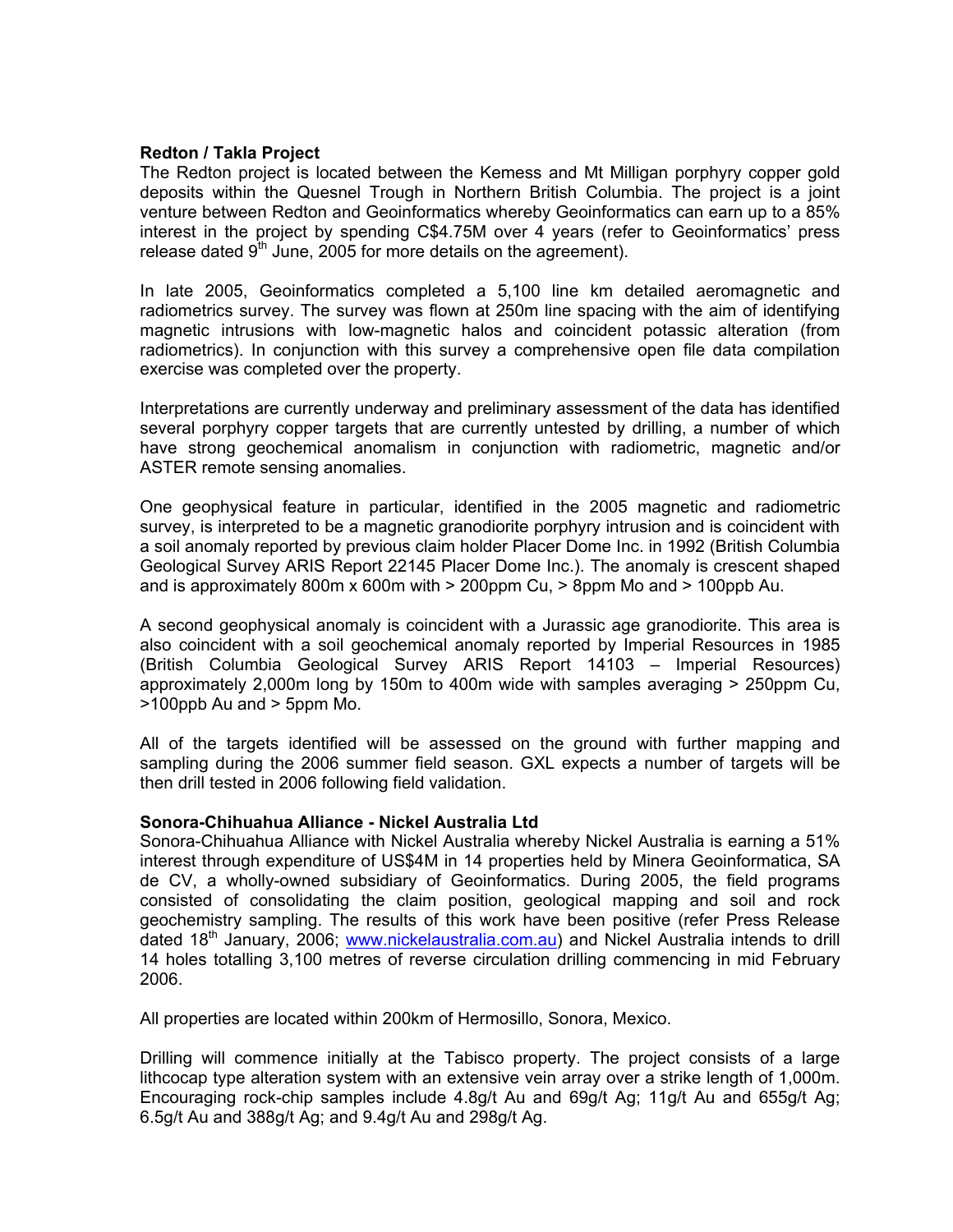The Cardeleña soil sampling program in November and December 2005 identified two strong gold anomalies. These anomalies are defined by a 100ppb Au threshold and they occur as adjacent zones, each extending over an area of approximately 800m in length and 250m in width. Several soil samples returned high grade gold values, including 1.64g/t, 1.57g/t and 0.91 g/t Au. A hole drilled by previous claim holders, Kennecott near one of these soil anomalies, returned 32m at 0.3g/t Au and 2m at 7.7g/t Au, confirming the presence of bedrock mineralization.

An IP (Induced Polarisation) geophysical survey is currently being carried out by Zonge Engineering of Tucson over two large, strongly altered and geochemically anomalous lithocaps on the Jaguey claims (skarn / porphyry target). This survey is being carried out to identify areas of possible sulphide mineralisation associated with a granodiorite intrusion.

At Adriana, previous diamond drilling by Kennecott intersected wide zones of anomalous, albeit sub-economic, copper mineralisation. Mapping by Nickel Australia has identified a zone of brecciation and alteration further to the south, in an area currently untested by drilling.

#### **Uncle Sam Project, Alaska - Midas Resources Ltd**

The Uncle Sam Project is approximately 40 km from Pogo in the Eastern Tintina gold belt in Alaska. It was discovered by Kennecott as a result of follow up work on regional geochemical anomalies. Drilling by Kennecott encountered near surface gold mineralization over a large area with numerous intersections of low grade gold mineralization (eg 11m at 2.4g/t; 8m at 2.1g/t) with a few higher grade intersections (eg 6m at 10.6g/t; 5.5m at 4.9g/t). The higher tenor intersections have very similar gold to bismuth ratios to those of the mineralization at Pogo.

Midas is planning a spring drilling program of multiple reverse circulation drill holes (a minimum of 2,500m) to test the multiple widespread geochemical anomalies. Follow-up diamond drilling is also planned for the summer.

Midas can earn up to 75% of the project through expenditure of US\$3 million over three years. Geoinformatics can elect to contribute to the project once Midas has earned 51%. Kennecott retains a back-in right or a 2% NSR royalty should Kennecott elect not to exercise their back-in right.

### **Great Basin (Colorback, Hilltop, Willow Creek) Project, Nevada**

The Great Basin Project includes the Hilltop – Colorback and Willow Creek – Spaulding Creek areas in north-central Nevada. The claim areas were acquired as a consequence of a regional targeting program undertaken by Geoinformatics for Nevada and western Utah from March, 2004 to April, 2005. The Company also completed field inspection, prospecting and systematic structural mapping from May to November, 2005. Alliance partners are Kennecott, which has a back-in right, and Goldcorp Inc., which has right of first offer on the properties outside of the Kennecott- Placer Dome Cortez Joint Venture area.

### *Hilltop* - *Colorback*:

The Hilltop – Colorback claims are distributed over a 15km by 5 km zone along the Battle Mountain–Eureka trend, between the Hilltop and Tenabo mines. A total of 81 claims (~5.8  $km<sup>2</sup>$ ) are held by Geoinformatics at Hilltop, in the northwestern part of the area and an additional 94 claims ( $\sim$ 6.7 km<sup>2</sup>) are held at Colorback in the southeastern part of the area. The Pipeline deposit (greater than 300t Au) lies 15km to the south and the recently discovered Cortez Hills deposit (greater than 260t Au) lies 20km to the southwest of Colorback. The primary exploration target is an Eocene, Carlin-like disseminated sedimentary hosted gold system.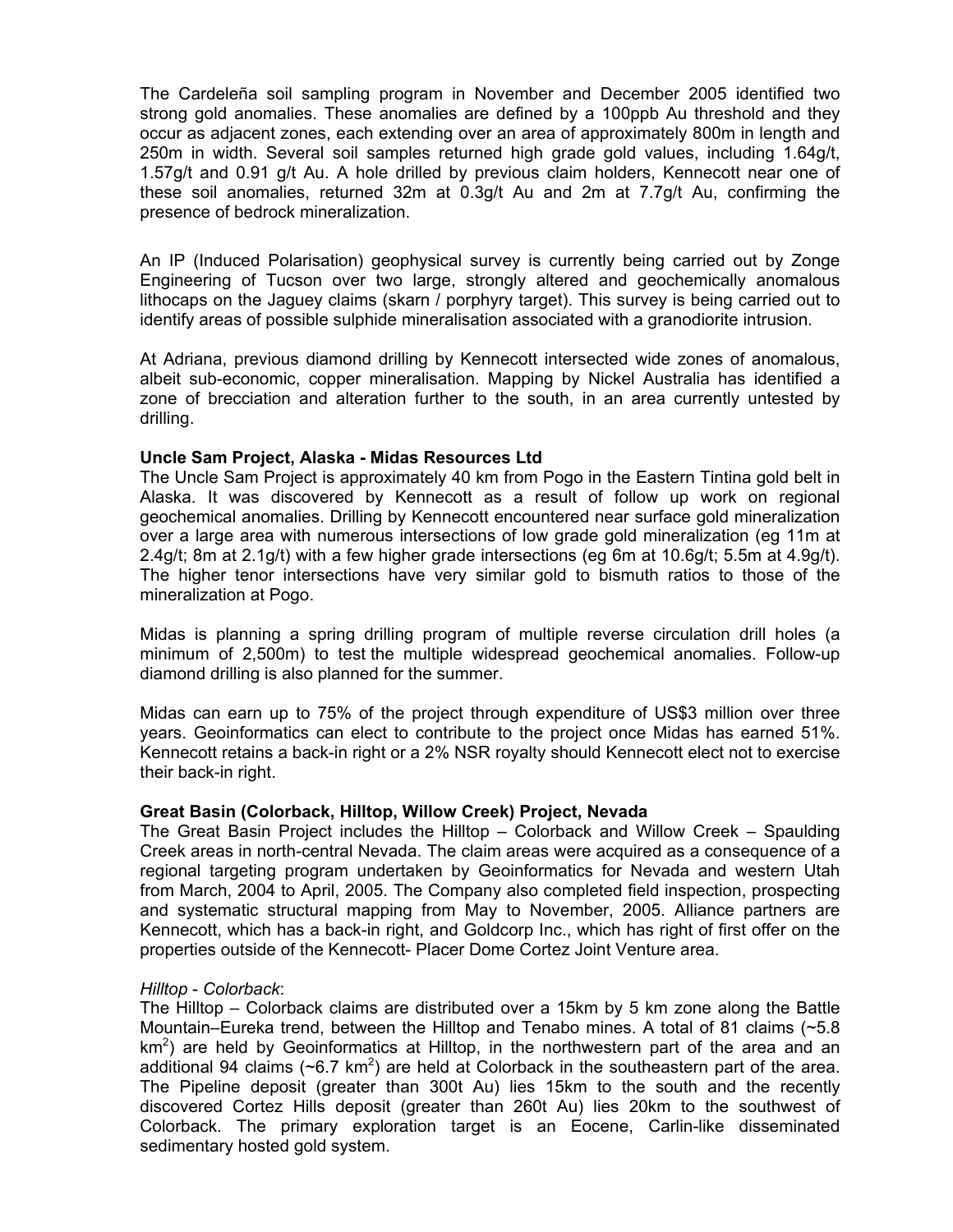Systematic structural mapping indicates structurally-controlled fracture zones, characterized by goethite-(hematite)-(jarosite) breccia and locally pyrite, hosted in quartzite, chert and siltstone of the Devonian Slaven and Ordovician Valmy Formations in the upper plate to the Roberts Mountains Thrust (RMT). Argillic (kaolinitic and illitic) alteration zones form haloes to siltstone-hosted fracture zones locally. Lower plate, Paleozoic carbonate rocks are interpreted to lie 350m to 800m beneath the surface. Three major orientations of mineralized fracture sets occur: N40°W, N-S and N65°W, which are similar to gold-bearing fracture sets that occur in Carlin-like gold deposits elsewhere in the Battle Mountain–Eureka and Carlin trends.

Assays from outcrop in the Hilltop claims include 0.60g/t, 0.93g/t, 1.43g/t and 5.25g/t Au (maxima of 1,225ppm As). The best assay results from Colorback indicate 0.84g/t, 1.0g/t 1.19g/t, 2.4g/t, 3.27g/t and 8.10g/t Au (maxima of more than 100g/t Ag and more than 1% As). The majority of the outcrop samples are from fracture zones, typically 2 cm to 1.5 m wide in fractured and brecciated wall-rock that are interpreted to be leakage from mineralization at depth. This style of distal expression of ore at depth is documented for sedimentary rock-hosted deposits on the Carlin trend, where fracture zones in upper plate siliciclastic rocks return more than 50ppb Au and up to 0.2% As from outcrops that lie about 450m above the Leeville deposit (greater than 120t Au).

Future work will include detailed mapping (1:1000), geochemical sampling and diamond drilling. The drilling program will target structurally controlled surface mineralization at depth, with the aim of testing gold-bearing fracture zones at progressively deeper levels to ultimately test the intersection of the fracture zones with the reactive carbonate rocks in the lower plate.

### *Willow Creek* – *Spaulding Creek:*

The area lies in the East Range, ~50 km south-southwest of Winnemucca. The center of the claim area lies 15km northwest (along trend) of the low-sulfidation epithermal Goldbanks deposit (~200t Au) and 30km east of the epithermal gold mine at Florida Canyon (~70 t Au). The Willow Creek area has potential for both Carlin-like and low-sulfidation epithermal styles of mineralization.

A total of 136 claims ( $\sim$ 9.7 km<sup>2</sup>) are held over a 15km by 3km zone. Nine of these claims are held under an agreement with a third-party, which includes minimal annual payments and a 2% NSR on future production. Geoinformatics retains the option to purchase 1% of the NSR for \$1,000,000; such option to be exercisable at any time prior to production.

The region has been mined for gold since the 1860s with only limited lode gold exploration and production. Mineralization in this area includes high-level epithermal quartz veins and calcite-pyrite veins hosted in Ordovician Valmy argillite, siltstone and quartzite in the upper plate of the Roberts Mountain Thrust (RMT), lower plate Cambro-Ordovician limestone and marble and Jurassic granodiorite intrusions. These veins are localized along NW, N and NEtrending structural zones that exhibit similar trends to those documented at Florida Canyon and Goldbanks.

The gold potential of the Willow Creek–Spaulding Creek claim area is largely untested. Reconnaissance structural mapping and limited geochemical sampling of the northern portion of the claim block conducted by Geoinformatics has indicated fracture zones in upper plate, Ordovician Valmy argillite and chert, and in lower plate carbonate rocks. The fracture zones locally include jasperoid breccias that are concentrated along the margins of the Jurassic granodiorite stock and near the RMT. The fractures contain goethite-(hematite) and rarely pyrite.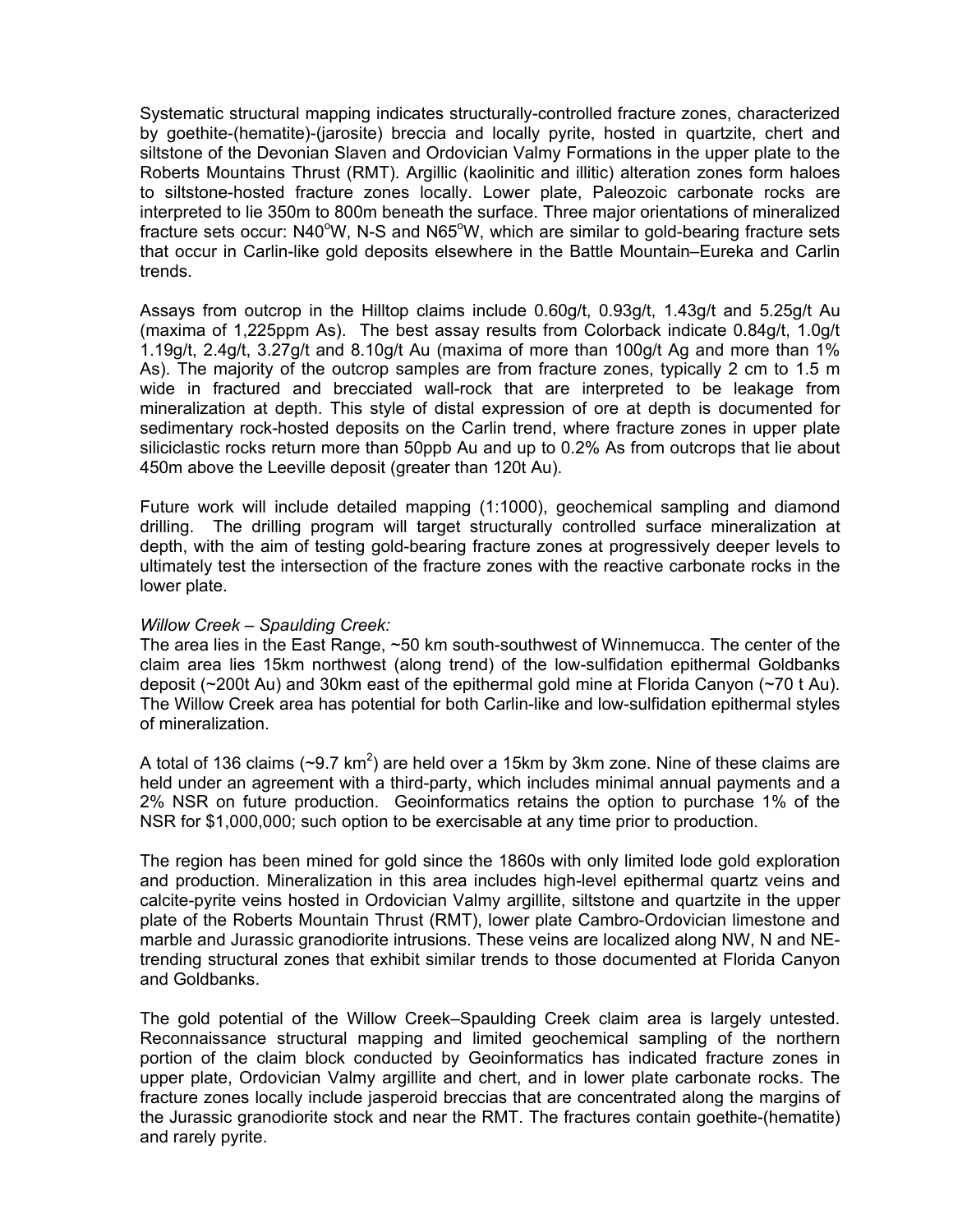Future work plans include additional structural mapping and geochemical sampling and soil sampling in areas of poor outcrop exposure in the southeastern part of the claim area. If results are positive diamond drilling will test gold-bearing fracture / breccia zones and quartz vein systems.

## **Mackenzie Craton- Sanatana Diamonds Ltd (Geoinformatics-0.9% gross override royalty)**

Geoinformatics managed the second season of reconnaissance till sampling on Sanatana Diamonds' prospecting permits in the Great Bear Lake area. The helicopter-supported program was carried out July through September and collected a total of 2,118 samples. These samples are currently being processed for kimberlitic indicator minerals with complete results anticipated in January 2006. This program was designed to refine till indicator anomalies and follow up on aeromagnetic anomalies defined in the 2004 summer program and provide drill targets to be tested in 2006. Results to date indicate that there are indicator minerals (G9 and G10 garnets, ilmenites, pyroxenes and chromites) with chemistry consistent with derivation from the diamond stability field and magnetic anomalies consistent with intrusions of the size and magnetic susceptibilities ranges of kimberlites. The results are also consistent with information recently released by Diamondex Resources Ltd ([www.diamondex.net\)](http://www.diamondex.net/) and Pure Gold Minerals ([www.puregold.ca](http://www.puregold.ca/)) from the same region.

Two regional airborne magnetic surveys were also completed in 2005. A survey in the south (Sahtu Settlement Area) contracted out to Goldak Airborne Surveys completed a total of 110,300 line km and was completed in late November. A second contractor, Firefly Aviation of Calgary, completed a total of 51,830 line kms in the Inuvialuit Settlement Area. There is approximately 10,300 line km remaining to complete this survey and flying will resume in 2006 when weather conditions improve.

Consultations were carried out and are continuing with Inuvialuit and Sahtu communities in the project area to converse with them on the exploration work being undertaken and proposed for 2006.

### **Qualified Person**

The technical content of this release has been provided by Dr. Nick Archibald, CP Geo/FAIMM and Mr. Gerry Bidwell PGeo. Dr. Archibald and Mr. Bidwell are qualified persons (as defined by National Instrument 43-101) who have more than 30 years experience in the minerals exploration/mining industry.

### **About Geoinformatics**

Geoinformatics is a global resources company which has developed a unique and innovative approach to resources exploration. The Company's team of geoscientists and technical experts has created a scientific and technology platform (the *"Geoinformatics Process")* which integrates data aggregation, data mining and three-dimensional modeling to identify and prioritize exploration drill targets. The Geoinformatics Process has been designed to assist in understanding and quantifying risk at a much earlier stage of the exploration cycle than has traditionally been available. The Company's objective has been to bring a faster, less expensive and more reliable analytical methodology to resources exploration.

*This news release includes certain forward-looking statements concerning the future performance of our business, its operations and its financial performance and condition, as well as management's objectives, strategies, beliefs and intentions. Forward-looking statements are frequently identified by such words as "may", "will", "plan", "expect", "anticipate", "estimate", "intend" and similar words referring to future events and results.*